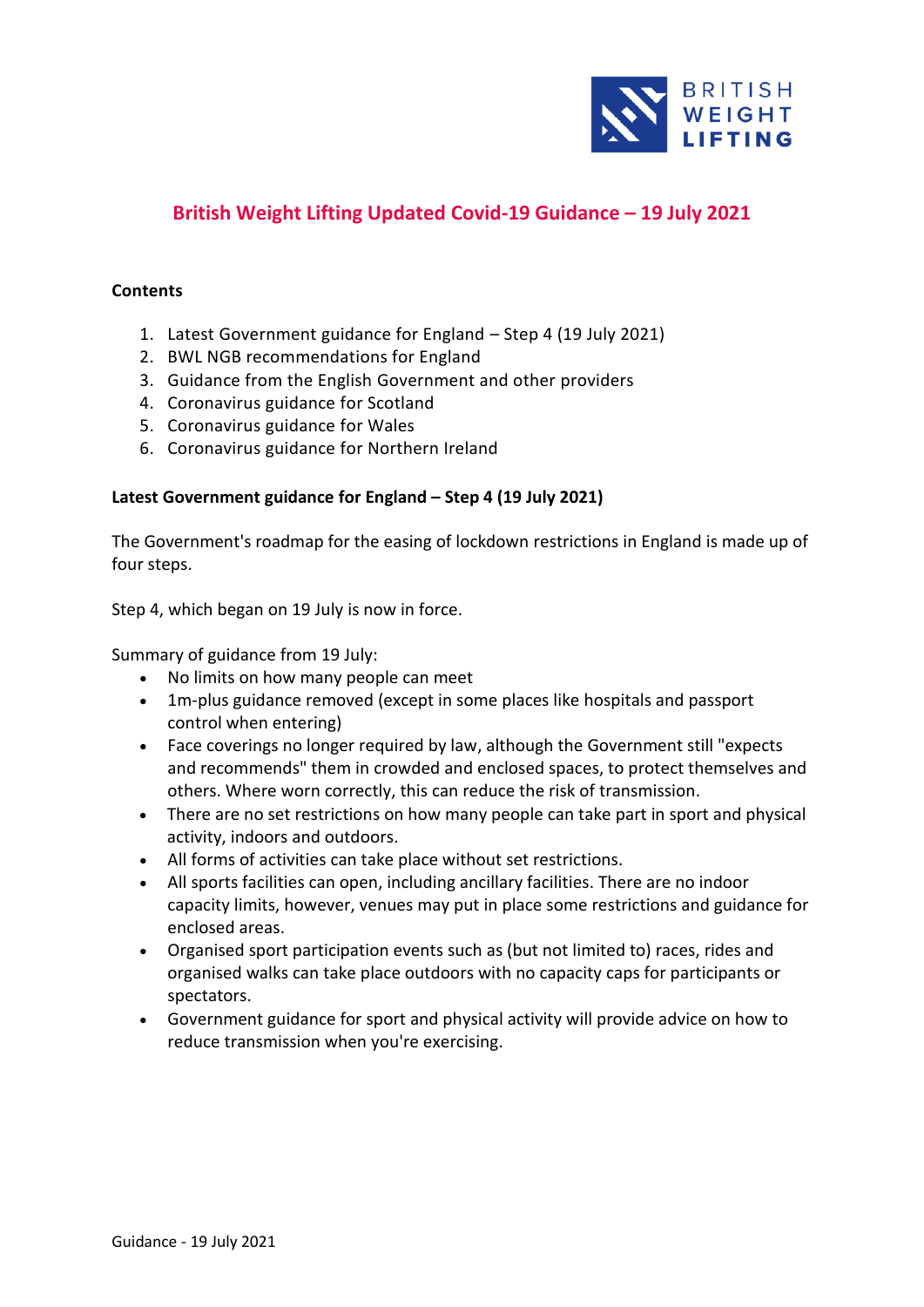

## **British Weight Lifting NGB recommendations for England**

British Weight Lifting would recommend maintaining the following mitigations to keep your staff and members safe:

- Complete a health and safety risk assessment that includes risks from Covid-19. This should consider the points identified in the Government's 'Guidance on Coronavirus [\(Covid-19\) measures for grassroots sports participants, providers and facility](https://www.gov.uk/guidance/coronavirus-covid-19-grassroots-sports-guidance-for-the-public-and-sport-providers#how-to-manage-a-sport-facility-safely)  [operators'](https://www.gov.uk/guidance/coronavirus-covid-19-grassroots-sports-guidance-for-the-public-and-sport-providers#how-to-manage-a-sport-facility-safely).
- Do not admit customers who have suspected or confirmed COVID-19 or if they have been asked to self-isolate by NHS Test and Trace
- Continue with the hygiene and cleaning regimes you have established during the pandemic - cleaning surfaces (especially high tough points) that people touch/share regularly.
- Avoid sharing equipment where possible and practical; if equipment is shared then regular cleaning protocols should be implemented
- Do not allow any shared use of water bottles, chalk etc…
- Provide hand sanitiser and encourage staff and members to sanitise and wash their hands frequently.
- Keep spaces well ventilated by opening doors and windows. Identify poorlyventilated areas in the venue and take steps to improve air flow.
- There is no longer a legal requirement for clubs to display the COVID-19 QR code poster at the entrance to premises. However, clubs/facilities are advised to continue displaying QR codes for customers wishing to check in using the NHS COVID-19 app, and you may also wish to continue collecting customer contact details to support NHS Test and Trace.
- Face coverings are no longer mandatory however you may wish to advise members to use a face covering before/after their sporting activity if in a crowded indoor facility, but you don't have to wear one during sport. Please be aware and supportive of staff and customers who would like to continue wearing face coverings. Consideration should also be given to the continued use of face coverings for staff if in close contact roles.
- Make sure that you inform staff and customers how to visit your facility safely and ensure they are kept up to date with any changes that may be made.
- Communicate regularly, consistently and clearly with your members and volunteers so they are aware of the guidance and expectations when visiting your club/facility.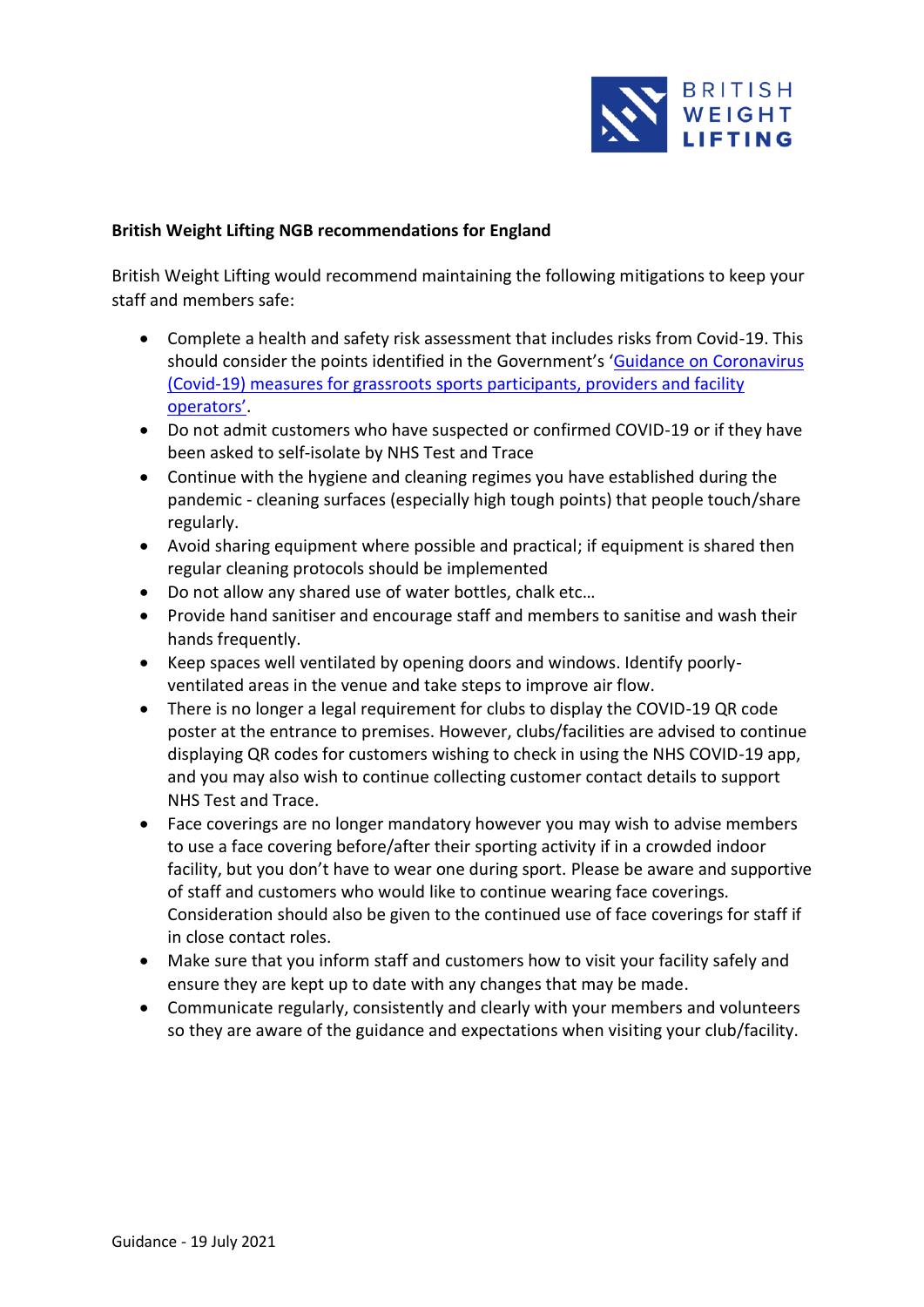

## **Guidance from the English Government and other providers**

#### Government Guidance for England

The Government have released guidance which sets out information for the public and sport providers on how to organise and participate in grassroots sport and physical activity as safely as possible. This guidance can be accessed [here.](https://www.gov.uk/guidance/coronavirus-covid-19-grassroots-sports-guidance-for-the-public-and-sport-providers#how-to-manage-a-sport-facility-safely)

## UK Active draft guidance for facilities moving to Step 4 in England

Following the Prime Ministers Announcement that England will move to Step 4 on the 19 July, UK Active have pulled together some key considerations for your facilities.

To read the document click [here.](https://www.ukactive.com/covid-19/)

#### Sport England Frequently Asked Questions

Sport England have developed some FAQs with the Government and they're intended to support you in preparing to restart and to understand what the next step of the roadmap means for you.

These can be found [here.](https://www.sportengland.org/how-we-can-help/coronavirus/return-play/frequently-asked-questions-national-coronavirus?section=step_4_-_from_19_july)

## **Coronavirus guidance for Scotland**

The Scottish Government updated the [official guidance for the COVID-19 protection](https://www.gov.scot/publications/coronavirus-covid-19-protection-levels/)  [level](https://www.gov.scot/publications/coronavirus-covid-19-protection-levels/) for each local authority area on 16 July 2021.

Scotland uses a level system and is in Level 0. [Find out what you can do at Level 0.](https://www.gov.scot/publications/coronavirus-covid-19-protection-levels/pages/protection-level-0/)

This guidance allows for participation in a wider range of sports and physical activity. During participation you should ensure you are applying physical distancing and good hygiene rules and follow [all other Scottish Government COVID-19 guidance.](https://www.gov.scot/coronavirus-covid-19/)

Sport Scotland has developed sport specific guidance for Local Authorities, clubs, and others, on the phased return of sport and physical activity in Scotland from 16 July 2021. This can be found [here.](https://sportscotland.org.uk/media/6806/return-to-sport-guidance-16-july-2021.pdf)

For all other information please visit the Scottish Government [website.](https://www.gov.scot/coronavirus-covid-19/)